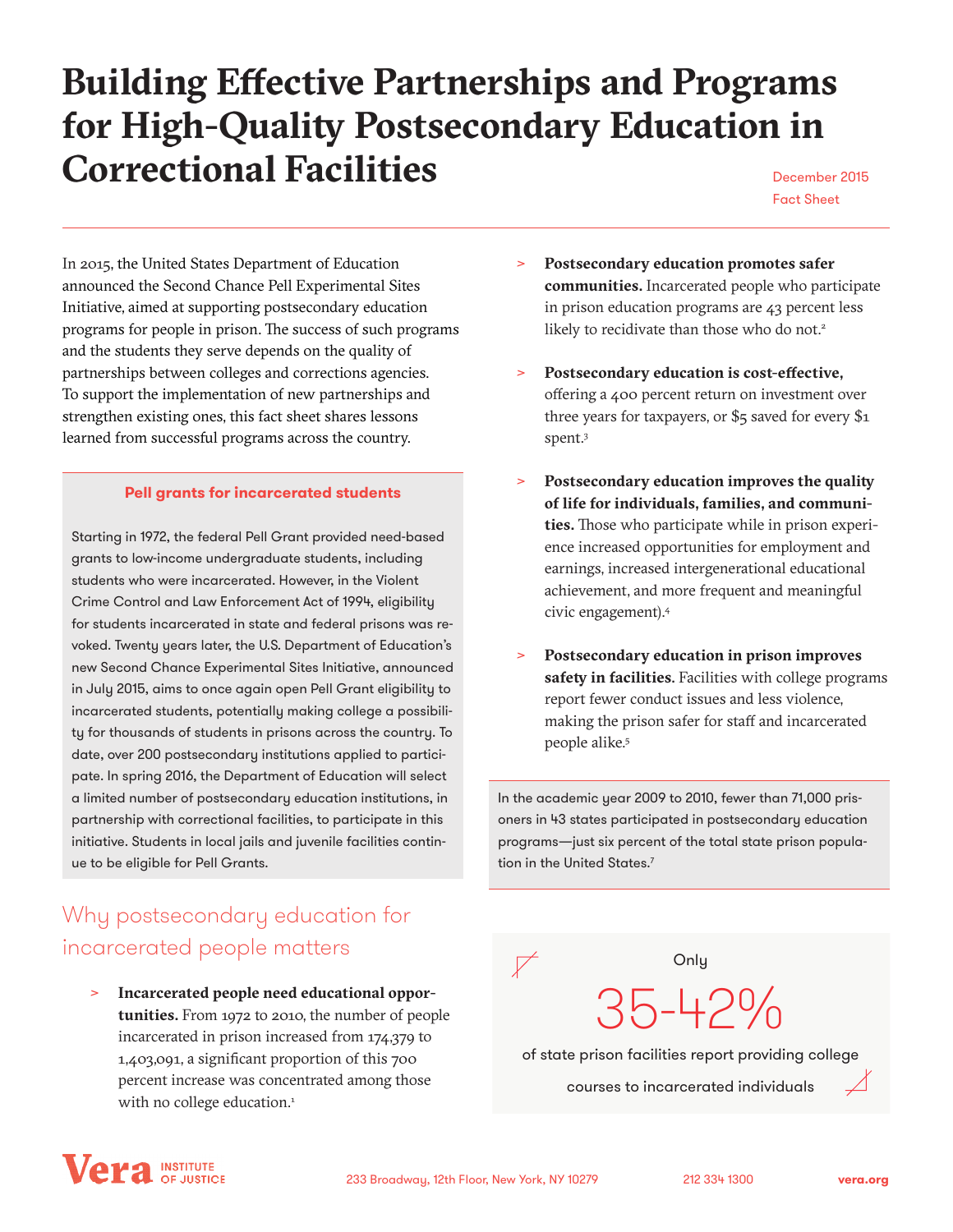## Developing college-corrections partnerships

To ensure growth and success, partnerships between institutions of higher education and corrections agencies should have clear and purposeful guidelines in place. These partnerships should aim to:

- > Develop a shared understanding of what is needed programmatically and logistically to support a high-quality postsecondary education program.
- > Be clear, intentional, and honest about what can be done—don't overpromise or oversell deliverables.
- > Develop and execute a written agreement that details shared goals, a commitment to partnering, and each institution's roles and responsibilities integral to the success of the program. This agreement should be reviewed and updated annually based on actual implementation experience.
- > Develop and update policies, procedures, and processes that promote and strengthen the efficacy of the partnership in supporting postsecondary education programs. These policies should identify the specific needs of the correctional facility and participating college and corrections organizations. (See "Teaching in Prison.")
- Implement and maintain regularly scheduled meetings between college and corrections representatives to foster relationship- and trust-building, engage in ongoing planning, and troubleshoot emerging issues and challenges.
- Innovate, but learn from prior and existing efforts so as to avoid repeating unnecessary mistakes in implementation and execution.

#### **Teaching in prison**

Teaching in prison can come with unexpected challenges. For example, faculty will need to get security clearance to enter the facility, which may take weeks and require corrections trainings. Once clearance is acquired, both students and faculty members may still require escorts from corrections officers to reach their classrooms. Because students in a classroom may not be allowed to wait unsupervised for the instructor to arrive, even slight delays in arriving at the facility can wreak havoc on corrections schedules.This may result in the facility cancelling the day's class, leading to frustration for all parties involved.

College program administrators should also take into account facility transfers. People in prison do not typically serve their full sentence in a single facility and transfers to another facility can occur at any time during the academic year. Transfers to facilities without college programs or that inhibit instructors from reaching their students to complete coursework can stall or end academic progress, wasting program dollars or student financial aid. Pending transfers are often kept confidential for security reasons, even from facility staff. Those planning college programs should work with corrections partners to plan for the eventuality of facility transfers well in advance. Where feasible, transfer "holds" should be utilized for enrolled students.

In addition, classroom space is often at a premium in facilities, where many educational and therapeutic courses may be running at a given time. Scheduling class times can be challenging and should begin well in advance of the semester start. The development of course schedules should also consider students' work schedules, as their limited wages are necessary to purchase food and other supplies, as well as to save money in advance of release.

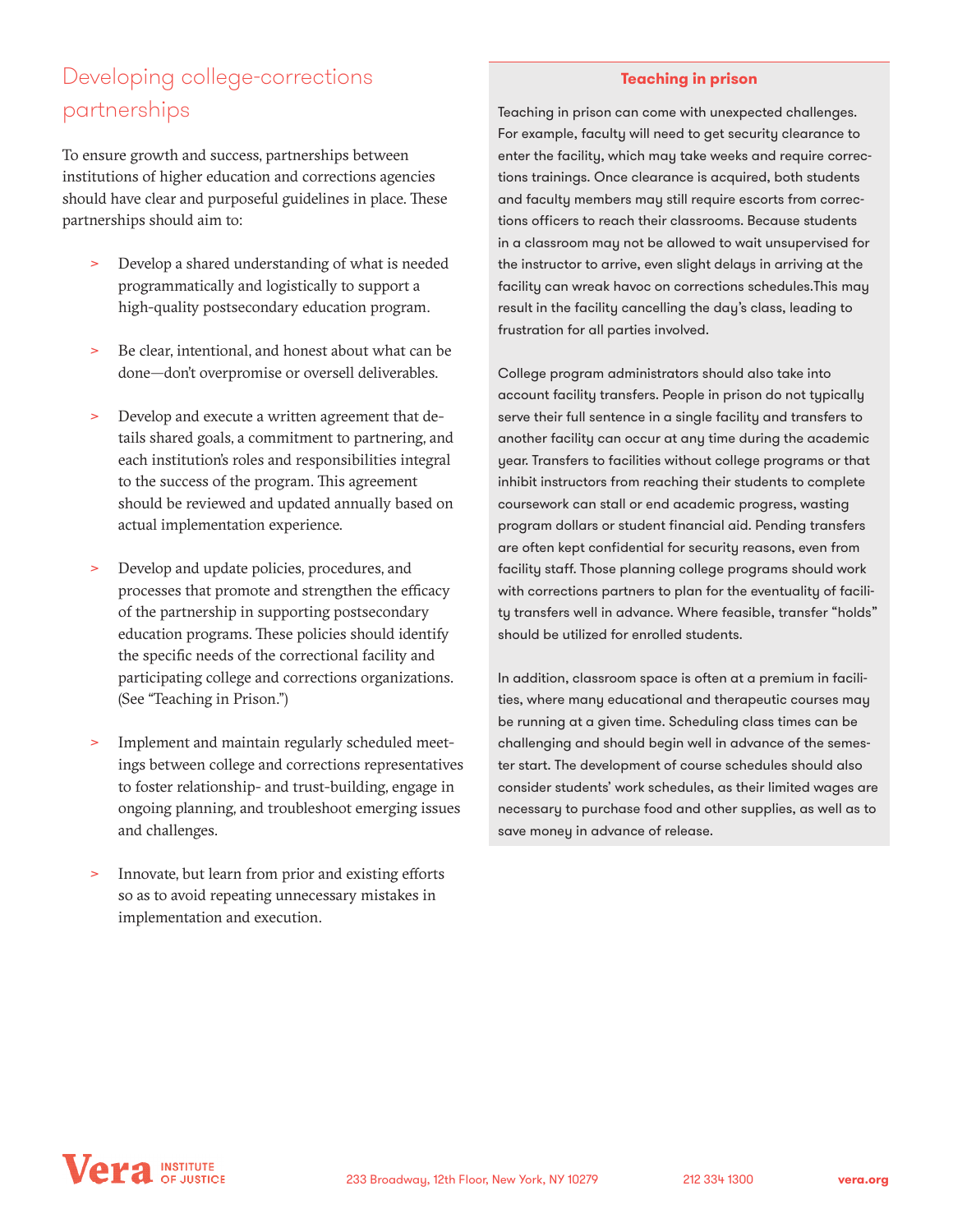## Ensuring quality in postsecondary education programs

To ensure that students are better able to seek admission to college programs post-release, transfer credits, or be competitive with college graduates in the community, the quality and content of college programming should be in all material ways equivalent to that offered to students on campuses in the community. Thus, college faculty must view the classroom in prison as an important space where students are challenged to think, question, learn and grow, just as they would in a classroom on any college campus in the community. To achieve this, corrections and higher education partners should aim to:

- ʺ Offer only credit-bearing courses that are transferable to colleges in the communities to which incarcerated students return, and/or developmental courses (ideally accelerated) that directly prepare students for credit-bearing work. Moving students to credit-bearing coursework faster minimizes the risk of students giving up out of frustration or being removed from the program because of release or transfer prior to earning college credits. It also ensures that scarce program dollars go to transferable, credit-bearing coursework that can be used toward a degree or other credential.
- > Establish clear articulation agreements ensuring credits can be transferred from in-prison courses to community-based postsecondary institutions.
- Plan courses that offer credits that build progressively (i.e., "stackable credentials") so that students may attain certificates and associate and bachelor's degrees using placement tests and transcript reviews. For career and technical education, consider workforce demands in the localities to which students will return in determining course offerings.
- > Recruit instructors with equivalent credentials and experience as those on the campus in the community. Whether adjunct or full-time, professors must have the experience and knowledge necessary to ensure students in prison have equitable opportunities for education.
- Develop a plan to provide academic support to students in prison, such as access to computers and Internet research technology, access to library and other research materials, tutoring, and dedicated times or places for study.
- > Plan graduation and student achievement ceremonies well in advance, including a review of all relevant academic and prison policies and procedures. Discuss expectations regarding event procedures and requirements.
- Incorporate the students' voices in program planning and as an important component of a continuous program improvement. This can be through student advisory boards/councils.

### Supporting education post-release

Academic support is imperative for students to continue their college education after they are released from prison. Stressors related to transitioning from life in confinement to life in the community complicate the other barriers students face—such as academic preparedness, financial challenges, and a lack of social support. Corrections and higher education partners should aim to:

- Counsel students about enrolling in and transferring credits to postsecondary institutions following release from prison, including assistance in filing college admissions applications, financial aid forms, and links to post-release student support services on campus, such as tutoring and scholarship information.
- Connect students to post-release reentry or basic needs support, such as substance abuse treatment, health, housing, transitional jobs, etc.
- Explain partnership goals to the relevant community-corrections staff, addressing curfews that interfere with evening class times, work requirements that supersede educational goals, supervision meetings that occur during class times, and other rules that can negatively impact academic